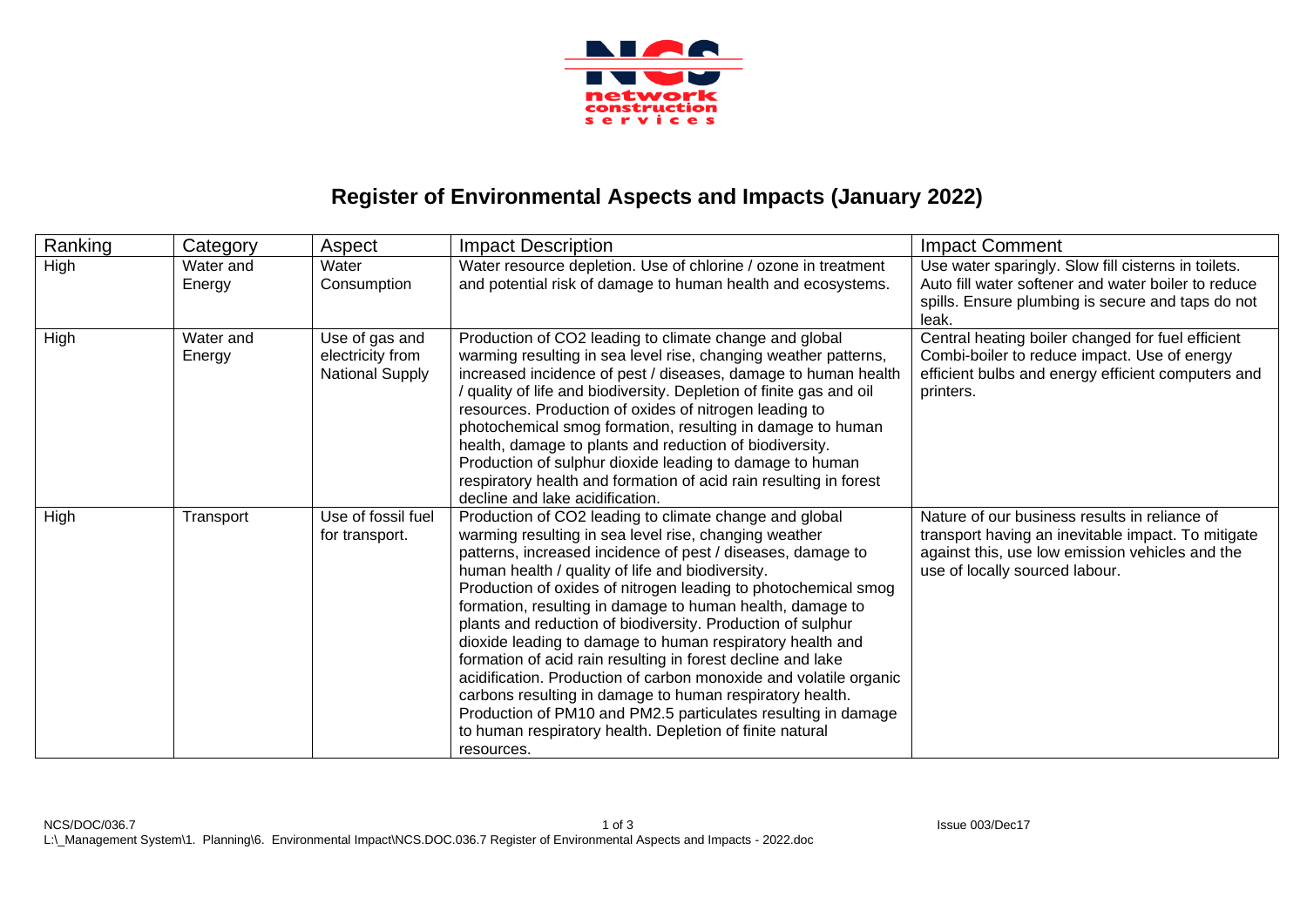

| Ranking | Category   | Aspect           | <b>Impact Description</b>                                                                                                        | <b>Impact Comment</b>                       |
|---------|------------|------------------|----------------------------------------------------------------------------------------------------------------------------------|---------------------------------------------|
| High    | Waste      | Waste electrical | Breaches of environmental legislation. Human environment,                                                                        | Disposal of WEEE (e.g. Computer Monitors,   |
|         |            | & electronic     | health and safety issues, potential for spillage into the                                                                        | Fridges & Freezers, TVs, Fluorescent tubes, |
|         |            | equipment        | surrounding environment leading to pollution to land or water.                                                                   | Batteries via local recycling centre.       |
|         |            | (WEEE)           | Inadequate storage/containment leading to increased risk of                                                                      |                                             |
|         |            |                  | pollution to local and wider environment resulting in damage to                                                                  |                                             |
|         |            |                  | bio-diversity.                                                                                                                   |                                             |
|         |            |                  | Contribution to global warming through landfill gas or incinerator                                                               |                                             |
|         |            |                  | emissions leading to production of CO2 into atmosphere.                                                                          |                                             |
|         |            |                  | Pollution through emissions/effluent to air, land or water from                                                                  |                                             |
|         |            |                  | production process, production related nergy usage which                                                                         |                                             |
|         |            |                  | releases emissions and discharges to land, water or air causing<br>pollution to the environment. Increased risk of damaging bio- |                                             |
|         |            |                  | diversity at a local and national level.                                                                                         |                                             |
| High    | Waste      | Waste            | Reduced waste to landfill and correct disposal and storage of                                                                    | NCS.DOC.390.Waste Disposal refers.          |
|         |            | management and   | waste leading to Human and Environmental benefits in terms of                                                                    |                                             |
|         |            | recycling        | reduced pollution and risk to health, reduced depletion of natural                                                               |                                             |
|         |            |                  | resources and reduced deforestation, erosion and loss of                                                                         |                                             |
|         |            |                  | habitat. Significant benefit in terms of rodent/pest control and                                                                 |                                             |
|         |            |                  | minimisation of onsite waste storage. Reduced potential                                                                          |                                             |
|         |            |                  | contamination and eco toxicity but negative contribution to global                                                               |                                             |
|         |            |                  | warming arises from emission of C02 and resource use from                                                                        |                                             |
|         |            |                  | transport and recycling processes.                                                                                               |                                             |
| High    | Purchasing | Purchase of non- | Depletion of natural resources. Negative contribution to global                                                                  | NCS.DOC. 030 Environmental & Sustainability |
|         |            | sustainable      | warming through transport emissions and emissions during                                                                         | Policy and NCS.DOC.270 Procurement Policy   |
|         |            | goods and        | construction resulting from the release of CO <sup>2</sup> into atmosphere,                                                      | refers.                                     |
|         |            | services         | increased waste generation, low cost may be indicative of poor                                                                   |                                             |
|         |            |                  | quality and less attention to detail in meeting the required need,                                                               |                                             |
|         |            |                  | resulting in e.g. high repair costs - increased waste, frequent                                                                  |                                             |
|         |            |                  | replacement - increased waste, Cheap raw materials or                                                                            |                                             |
|         |            |                  | components could mean no attention has been paid to difficulty                                                                   |                                             |
|         |            |                  | of waste disposal (e.g. Hazardous or WEEE waste thus                                                                             |                                             |
|         |            |                  | increasing environmental risk) o In the case of Electrical and                                                                   |                                             |
|         |            |                  | Electronic Equipment cheaper product may have higher energy                                                                      |                                             |
|         |            |                  | consumption).                                                                                                                    |                                             |